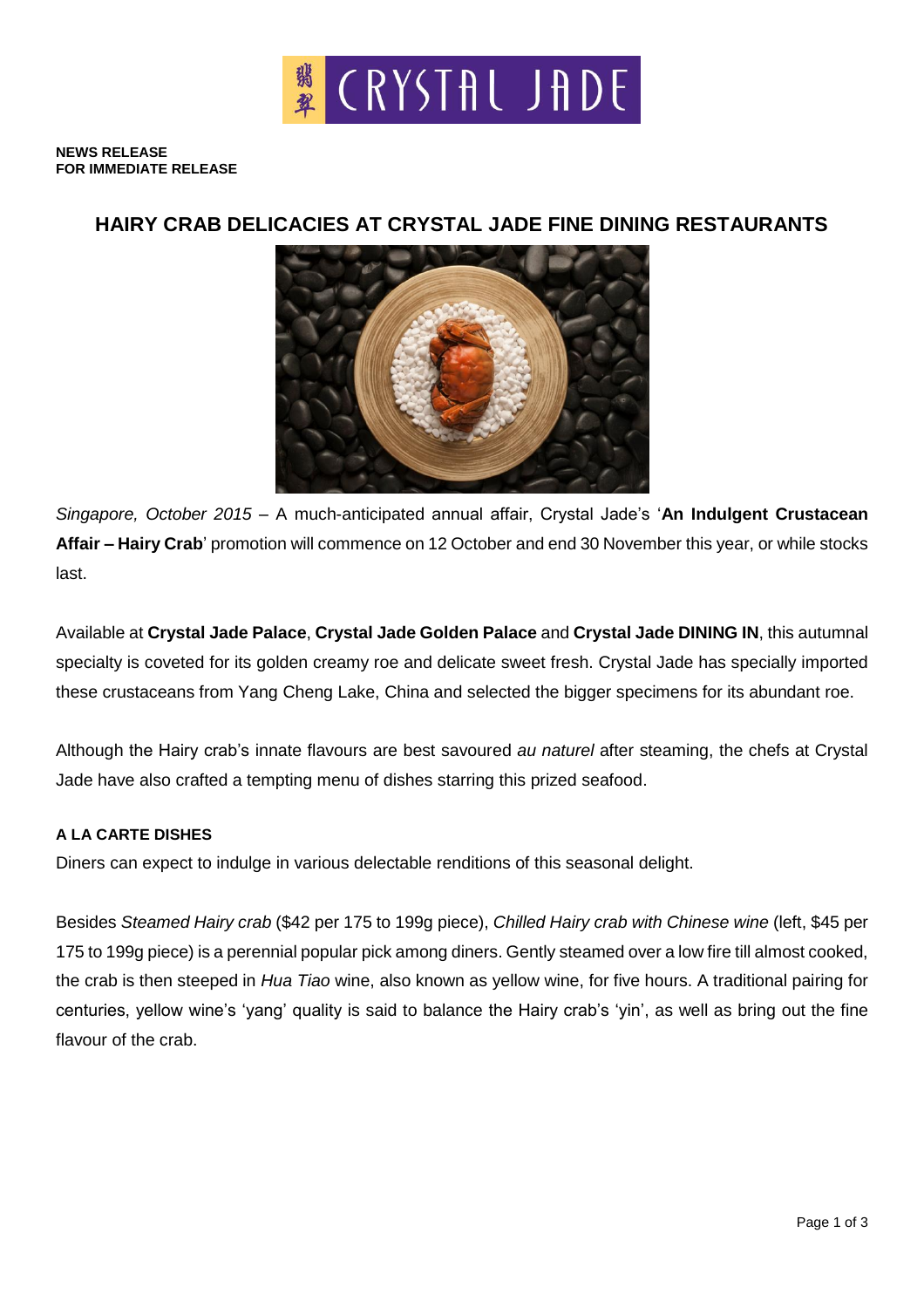# **\*** CRYSTAL JADE



*Sautéed pea sprouts with Hairy crab meat, Steamed Hairy crab xiao long bao, Deep-fried spring roll with Hairy crab meat*

A great lunch pick, piping-hot *Steamed Hairy crab xiao long bao* (\$6 per piece) reveals a generous filling with an *umami-*rich crab stock.

Besides a decadent *Braised shark's fin with Hairy crab roe* (\$35 per serving), the *Sautéed pea sprouts topped with Hairy crab meat* (\$42) is a simple yet luxurious dish crowned with a luscious Hairy crab roe sauce, and *Deep-fried spring roll with Hairy crab meat* (\$24 for four pieces) presents a crisp golden roulade brimming with Hairy Crab meat, mushrooms and onions.

## **7-COURSE HAIRY CRAB SET MENU (\$118 per person)**

For the ultimate Hairy crab experience, partake in a sumptuous 7-course set menu that includes all the specialties from the Hairy crab a la carte menu, as well as two additions; *Braised abalone with sautéed assorted vegetables* and the dessert of *Glutinous rice dumpling in ginger soup*.

#### **PROMOTIONS**

- 1) DBS/POSB cardmembers enjoy 10% off Hairy Crab a la carte dishes \*Valid till 30 November, not applicable on eve of/and public holidays
- 2) DBS/POSB cardmembers Hairy Crab Set Menu \$98 (U.P. \$118)
- 3) \*Valid till 30 November, not applicable on eve of/and public holidays

For more information on outlet locations, please log on to [www.crystaljade.com.](http://www.crystaljade.com/)

#### **ABOUT CRYSTAL JADE GROUP**

Founded in Singapore in 1991, Crystal Jade Culinary Concepts Holding is a well-known household name in Asia that is committed to preserving the rich traditions of Chinese cuisine through its specialty dining concepts ranging from fine dining restaurants and casual dining eateries to specialty bakeries.

Together, the group serves up a diverse menu of well-loved items such as *Lanzhou La Mian* and Shanghai favourites, Cantonese barbecue meats, noodles and congee, Hong Kong dim sum, as well as quality pastries and breads.

The award-winning group currently owns and operates over 120 outlets in 21 major cities with 22 diverse dining concepts across Asia Pacific and in the United States.